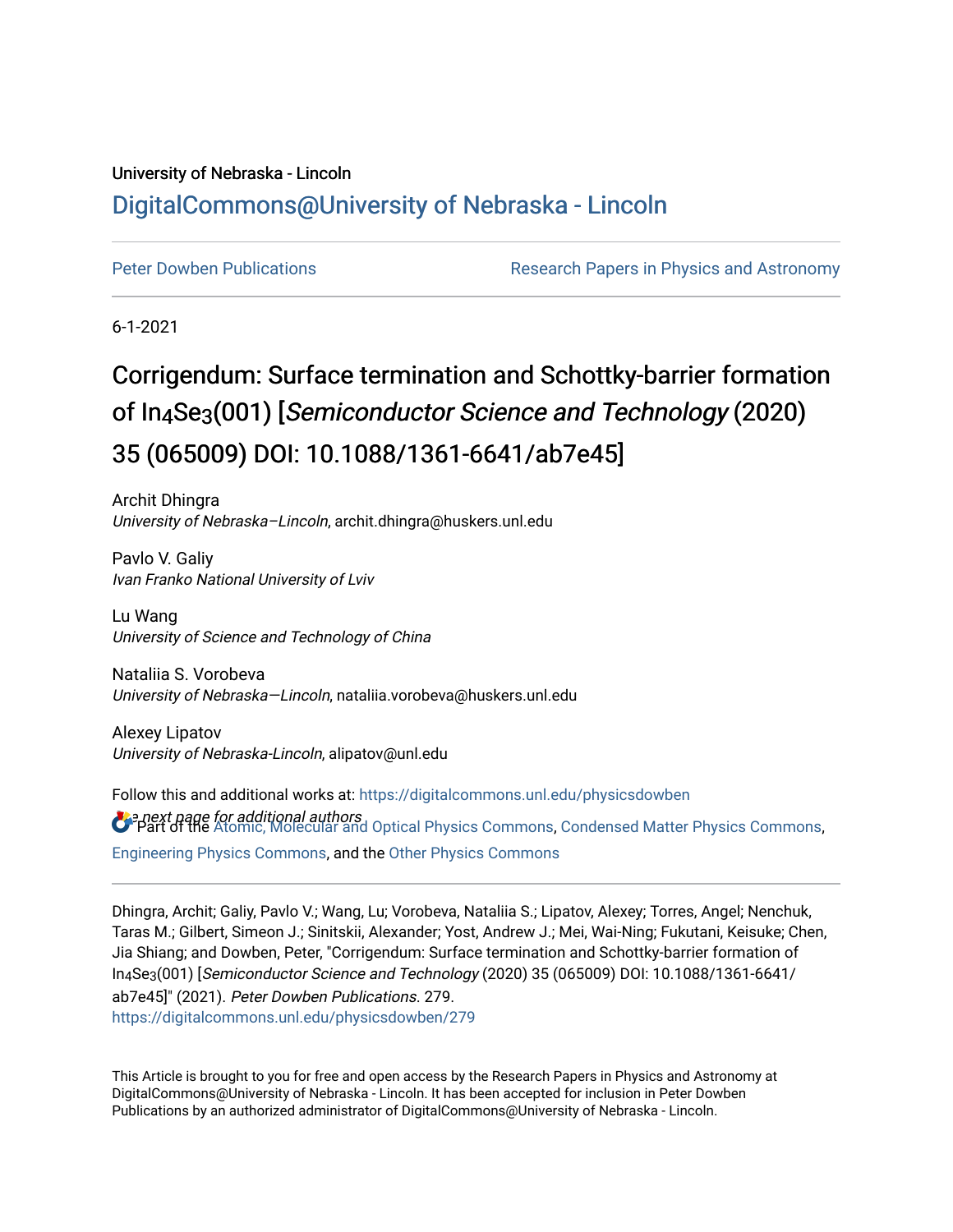#### Authors

Archit Dhingra, Pavlo V. Galiy, Lu Wang, Nataliia S. Vorobeva, Alexey Lipatov, Angel Torres, Taras M. Nenchuk, Simeon J. Gilbert, Alexander Sinitskii, Andrew J. Yost, Wai-Ning Mei, Keisuke Fukutani, Jia Shiang Chen, and Peter Dowben